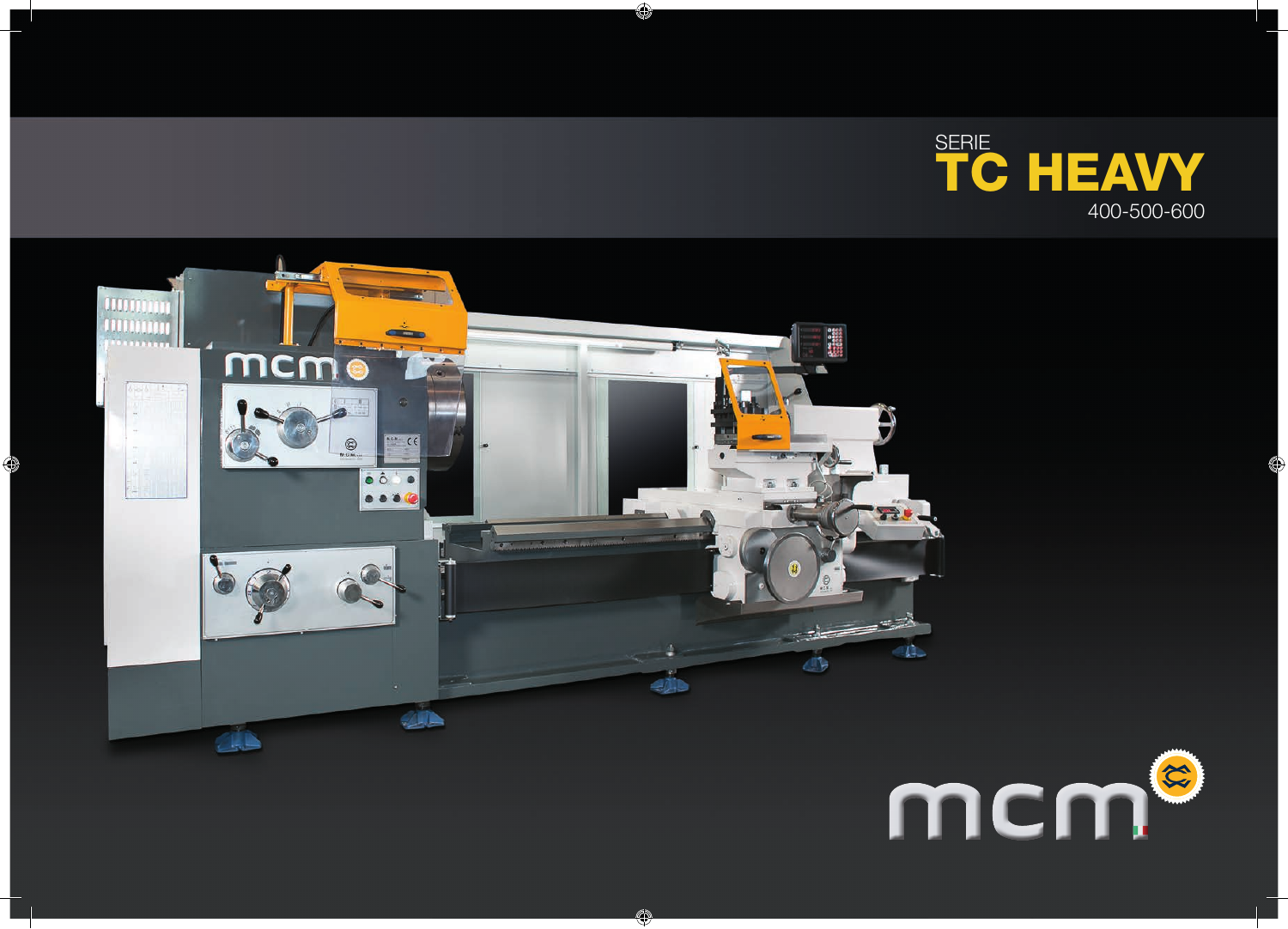

♦



 $\bigoplus$ 

 $\bigoplus$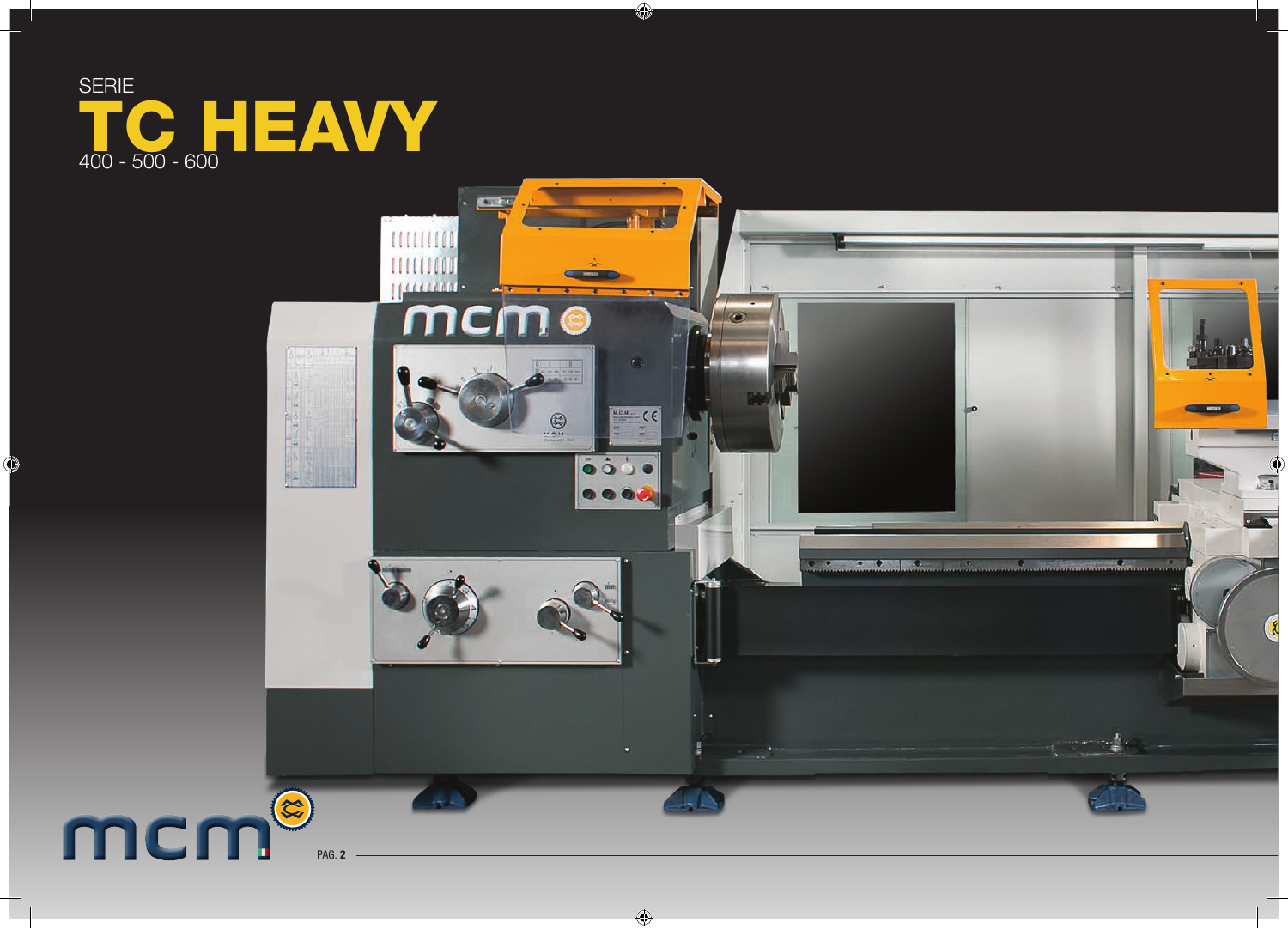



♦

 $\bigoplus$ 

**STRUTTURA MONOLITICA MONOLITHIC BED VELOCITA' A GIRI VARIABILI (INVERTER) VARIABLE SPINDLE SPEEDS (INVERTER) LARGHEZZA DEL BANCO 600 mm BED WIDTH 600 mm CARRELLINO MOTORIZZATO MOTORISED SMALL TOOL POST PESI MASSIMI AMMESSI 5.000 KG MAXIMUM ADMITTED WEIGHTS 5.000 KG AVANZAMENTI RAPIDI RAPID FEEDS**

Œ

**TORNI PARALLELI CONVENZIONALI/CONVENTIONAL LATHES**